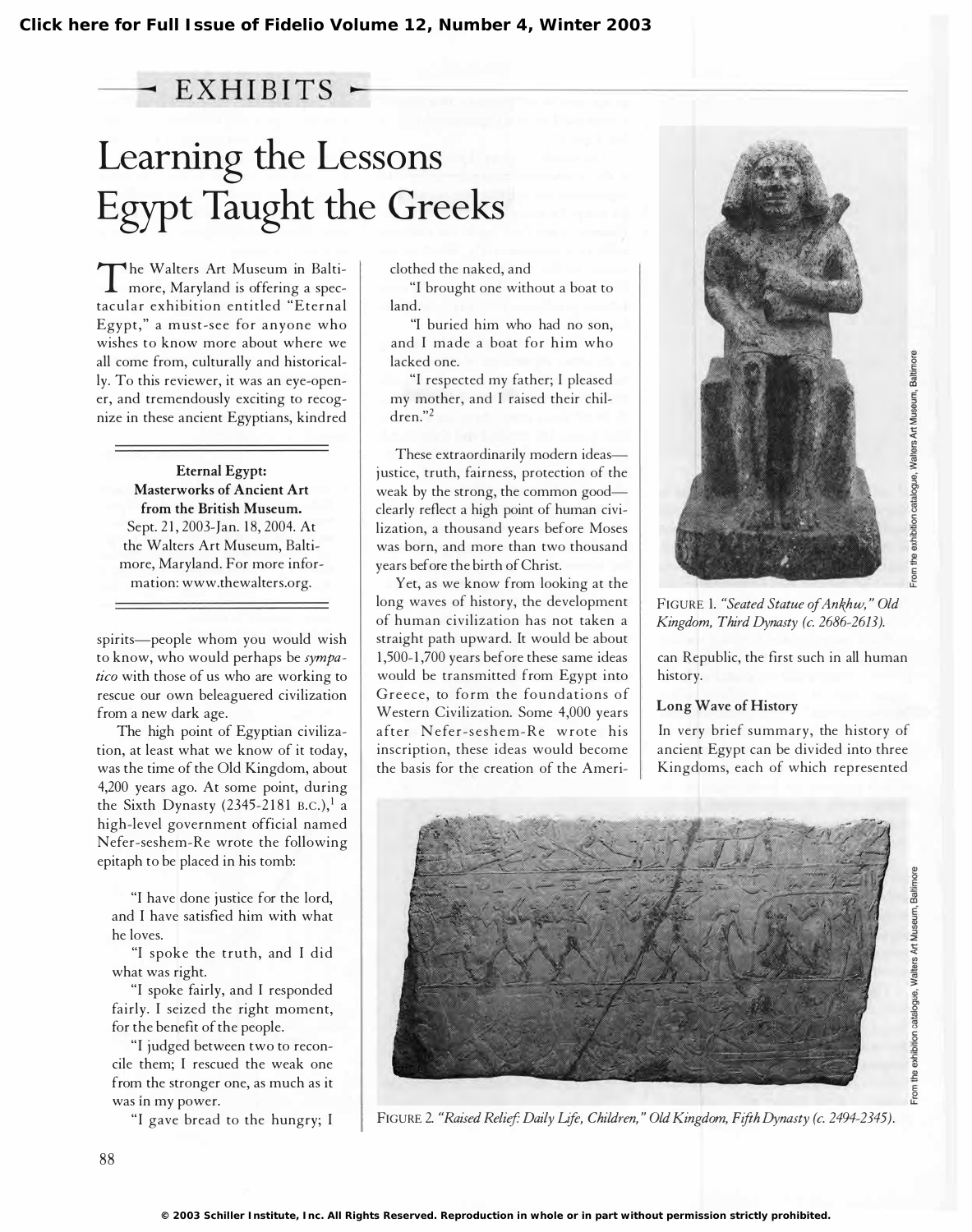relative stability, if not always progress; these were separated by intermediate periods, which were characterized by instability, warfare, and conquest [SEE Box, p. 91]. The Old Kingdom (c. 2686- 2181 B.C.) is when the Pyramids were built. Contrary to what you may have "learned" in school, or read in popular history books, the Great Pyramids at Giza were not built as artifacts of a "death cult," or merely to lionize the Pharoahs; nor, as some liberal revisionists would have it, as massive slavelabor projects to employ a growing population. .

The pyramids, constructed around 2600, were, in fact, astronomical observatories, whose shafts were situated so as to observe the three most important stars in the sky at that time (Orion's brightest star, the North Star of the time, and Sirius).<sup>3</sup> The three Great Pyramids are aligned exactly as three stars in Orion's belt are, with the third, smaller pyramid, slightly off-kilter from the other two-just to let us know, perhaps, that the Ancients had a vast knowledge of the heavens. The Sphinx was built much earlier, but whoever built it and the pyramids, did so with a knowledge of how the skies looked in 10,000 B.C. This date is the one specified in Plato's Timaeus as the point where Egyptian civilization and knowledge begin.

As Susan Kokinda reports in her article, "Greece, Child of Egypt"4:

"Knowing that these stars and constellations were astronomically important, one can read the Pyramid texts, the Book of the Dead, and many other ancient Egyptian writings, as descriptions of the motions of celestial bodies. Certainly, that was their original purpose, not the "death cult" concept, which was introduced, in its most elaborate form by the Delphic priest Plutarch, and which dominates current discussions of ancient Egyptian religion."

#### Physical Economy

Now, let us see what the artists and poets of the Old Kingdom tell us about this period.

The first thing we see, is that the Egyptians of the Twenty-fifth century

B.C., i.e., when the Pyramids were new, had a clear concept of what we call today "physical economy," that is, economic activity that supports a population, and provides for its posterity.

The "Seated Statue of Ankhwa" (c. 2686-26l3) [SEE Figure 1], a portrait of a common shipwright and smith, is placed in the exhibition next to the poem by Nefer-seshem-Re quoted above. This stolid fellow, who holds his woodworking tool, an adze, looks like a hard worker, but also an intelligent one. The text inscribed in the stone tells us that Ankhwa was associated in some



FIGURE 3. "Striding Figure of Meryrahashtef," Old Kingdom, Sixth Dynasty (c. 2345-2181).

way with the court; the fact that the stone used for this sculpture was of high-quality granite, is an indication that it was produced in the royal atelier. All of this suggests that the skilled worker enjoyed a relatively elevated status in this period.

A limestone relief of "Daily Life and Children," from the wall of a tomb in Giza from the Fifth Dynasty (2494- 2345) [SEE Figure 2] gives more evidence of the Old Kingdom's respect for the physical economy, and for the workers who made it possible. The top-most register illustrates three stages of boatbuilding; cutting down a tree (right); transporting a log (center); and sawing planks and scraping the deck with an adze (left). At the bottom of the tablet, three scenes illustrate the provisioning of food for the tomb. At the far right, four sailors catch fish in a net; next, two men lead a pair of donkeys laden with huge bags of grain.

In the "Striding Figure of Meryrahashtef," from the Sixth Dynasty (2345- 2181) [SEE Figure 3, and inside back cover, this issue], that is, from the same period as the Psalm-like poetry cited above, we have further confirmation that Egyptian culture recognized the unique nature of man, as distinct from, and above the beasts. Meryrahashtef would have been a modest-level official, with the title of "unique friend and lector priest." Looking at this nude figure, we see that the Egyptian artist not only had a sophisticated grasp of human anatomy, but that he succeeded in portraying an individualized personality, conveyed through the facial expression, as well as the dynamic energy of the figure's stance. Like the Greek statues of the Classical period, a sense of motion, in both body and mind, is produced, although the figure is motionless.

#### The Middle Kingdom

When we proceed to the Middle Kingdom (2040-1650), which follows a period in which there is a brief dark ageabout 140 years-we find that the delightful human qualities in Old Kingdom art have been replaced by a more somber, static aesthetic. Looking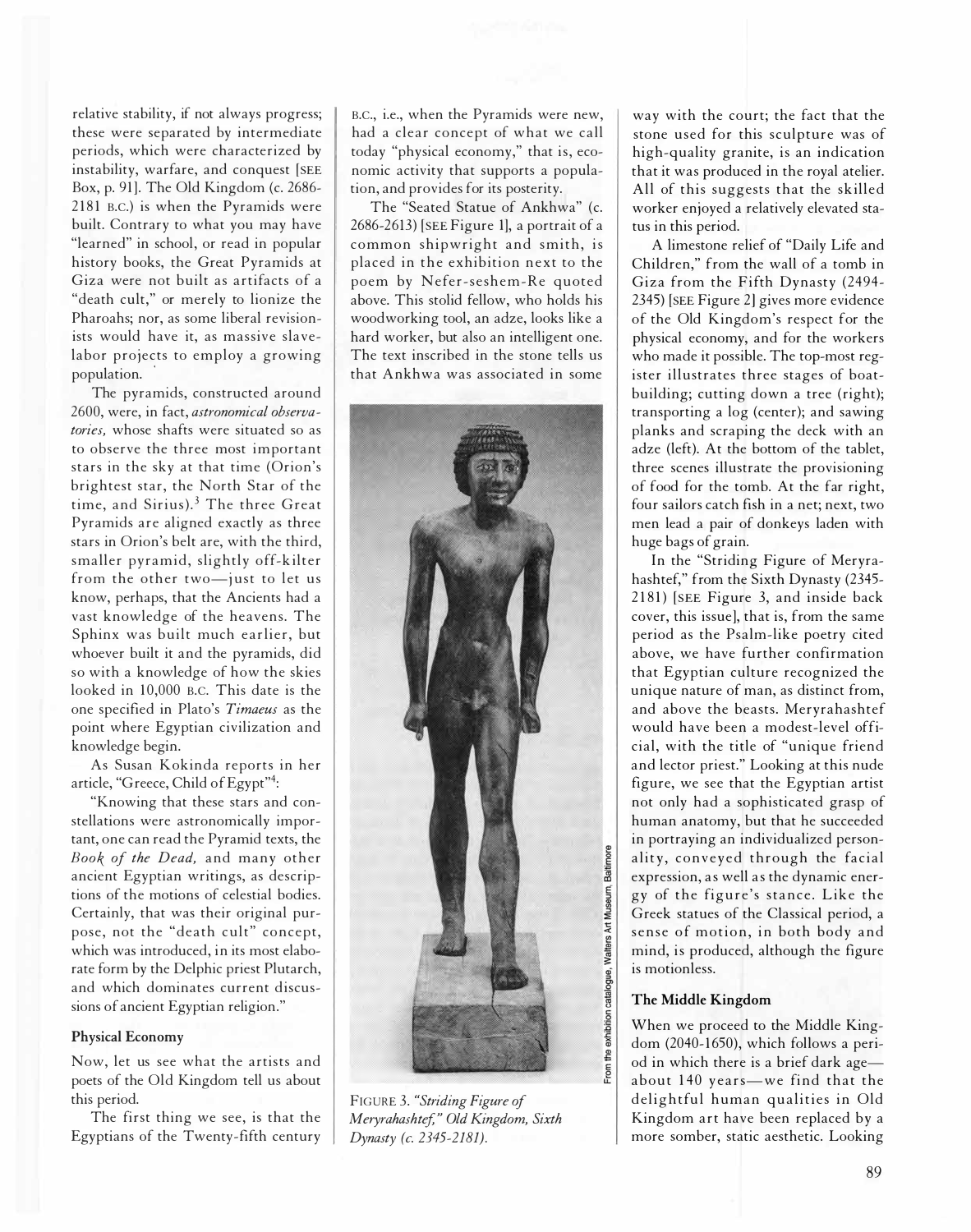at the statue of Sesostris I [SEE Figure 4], we find the kind of Egyptian art with which most of us are more familiar: A heavy stone sculpture, highly idealized, which seems to place more importance on the status than the personality of the individual. The overall impression that the art of this period conveys, is a society fearful of "rocking the boat," lest the chaos of the dark age return.

Nonetheless, a glimmer of the Old Kingdom is caught by this sample of Twelfth Dynasty poetry, in which the concept of man's mortality is considered:

## A Man Who Desires Death Argues with His  $Ba<sup>5</sup>$

Death is before me today,

- Such as the recovery of a sick man, such as going outdoors after confinement.
- Death is before me today, Such as the fragrance of myrrh, such as setting sail on a breezy day.
- Death is before me today, Such as the fragrance of lotus, such as sitting on the edge of drunkenness.
- Death is before me today, Such as a well-prepared path, such as a man who is coming home from war.



FIGURE 4. "Sesostris J," Middle Kingdom, Twelfth Dynasty, reign of Sesostris J (c. 1965-1920).



FIGURE 5. "Papyrus with Satirical Vignettes" (details), New Kingdom, Nineteenth or Twentieth Dynasty (c. 1295-1069).

Death is before me today, Such as the clearing of the sky, such as when a man discovered what he has ignored. Death is before me today, Such as a man who is longing to see his home, when he has spent

many years in captivity.

-Papyrus Berlin 3024, Twelfth Dynasty, 1985-1785. Translation by Regine Schulz.

## The New Kingdom

An invasion around 1700 B.C. by a nomadic tribe known as the Hyksos, brought an end to the Middle Kingdom. However, the Temple of Ammon, located in Thebes, continued as a bastion of the ancient knowledge. It organized an expulsion of the Hyksos and the restoration of Egyptian rule around 1580. It was during the New Kingdom dark age that the Egyptian Cult of the Dead, which most Anglo-American historians seize on as the overriding characteristic of Ancient Egypt, arose. Yet, while the period of the New Kingdom is characterized overall by a degeneration in the arts and culture, the priests of the Temple of Ammon carried out a preservation of Egyptian culture similar to the Irish monks in their cloisters during Europe's long dark age, who preserved the learning of the

Greeks, to be revived in the Fifteenth century Renaissance.

In a surprising contrast to the general dehumanization characteristic of this period, in which we find the distinction between man and beast increasingly blurred-men and gods with animal heads are commonly depicted-there is an outburst of satirical humor in a painted papyrus from Thebes, home of the Temple of Ammon, dated c. 1295-1 069 [SEE Figure 5, and inside back cover, this issue]. In this work, sometimes called the "Animal Fable," the artist seems to be poking fun at the very animal/man gods so favored by the ruling class. Animals are depicted in various civilized activities: a lion plays a board game with a gazelle, instead of eating it; in another scene, goats and geese are herded by their natural predators, the hyena, fox, and wild cat, who walk upright like shepherds. In this vignette, a large cat, possibly a tiger, carries a gosling in one hand. The final scene in the sequence shows the lion, who was earlier playing a table game with the gazelle, about to bed her.

Some scholars think that these vignettes derive from a type of popular literature known as "Animal Fables," which must have been preserved as an oral tradition, since no written texts have survived. That they express a fine sense of irony and satire is clear, and is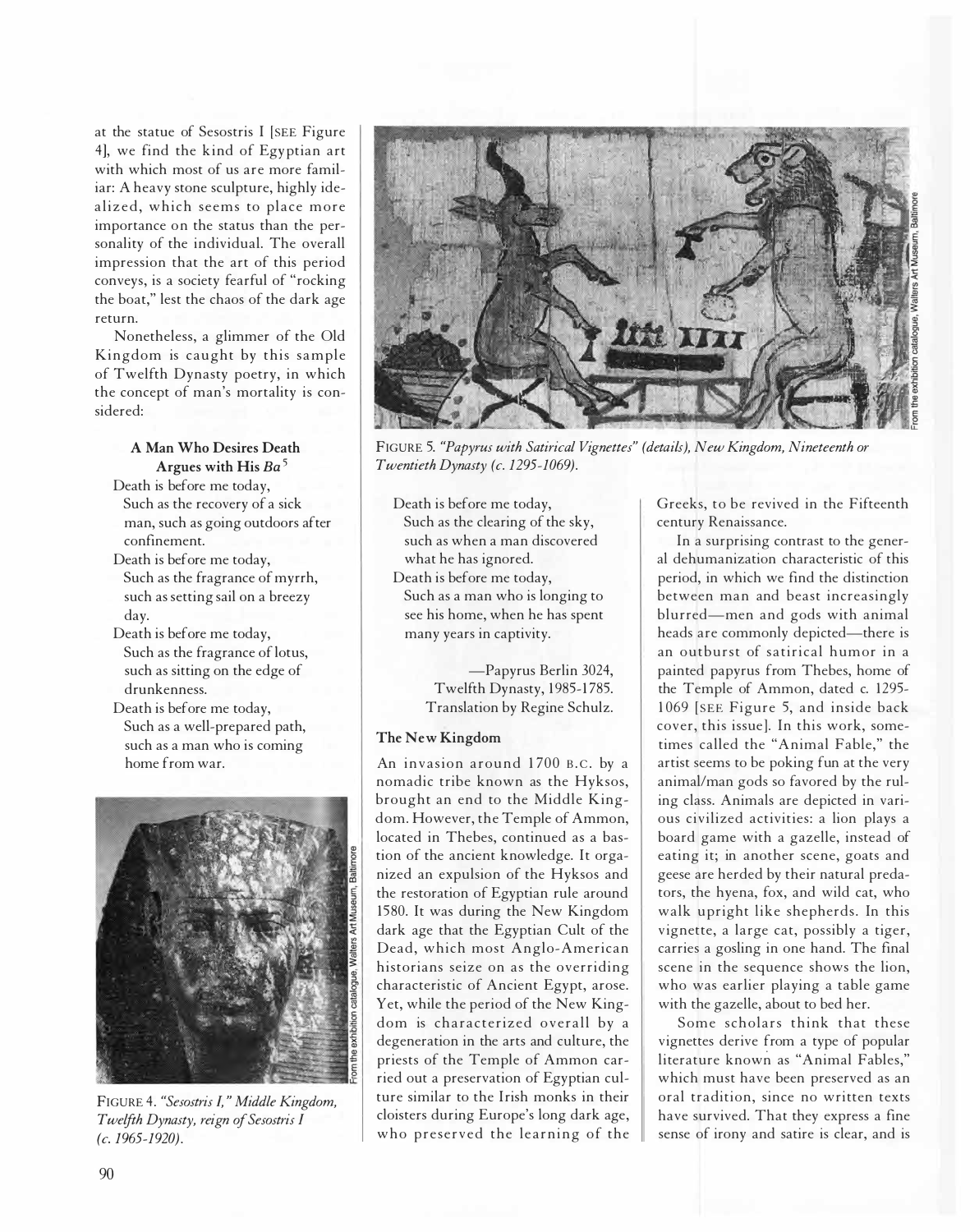



supported by the fact that the artisans of Deir el Medina, who produced them, were known to have been somewhat unruly and even disrespectful of their superiors (they went on strike several times because they were not paid). In fact, the period in which they worked was one of recurrent political tension and economic upheaval.

The New Kingdom collapsed c. 1 070, along with most of the societies in the Eastern Mediterranean (Mycenaean Greece, Troy, the Hittite Empire), in the general upheaval which took place in the centuries surrounding the Trojan War. By this time, a series of "Mesopotamian" oligarchical societies, Assyria, Babylon, and finally Persia, attack Egypt.

In the Seventh century B.C., known as the Late Period, which includes the Persian Occupation, there was an attempt to revive the style, if not the humanist content, of the Old Kingdom. This style is called the "Archaic," both in Egypt and in pre-Classical Greece. A limestone sculpture from Giza (again, land of the Pyramids), the "Standing Figure of Tjayasetimu" [SEE Figure 6, and inside back cover, this issue], is representative of this impulse. But compare Tjayasetimu with his predecessor Meryrahashtef [Figure 3] about 1,600 years earlier: While the pose is similar, and there is an effort to portray an individualized portrait, the later work lacks the spark of life, the unique personality

of the individual, that the ancient sculptor had captured.

Returning again to the poetry of the period-the rule of the Persian kingswe see how the culture has lost the idea of the beautiful, and instead, worships mammon:

### Gold-The Divine Material

- You are Re, the greatest of the deities, who appears lovely, and whose grace inspires love.  $\ldots$ .
- [You are] majesty with your two sun-disks, with high and sharp horns,
- [Your] beard is shiny, [and your] eyes are made of white gold adorned with turquoise,
- [You] shining one with golden  $body.$ ...
- His bones are made of silver [and] his skin of gold,

His hair is made of real lapis lazuli [and] his teeth of turquoise,

[He is the] perfect god, who is living in his body.

> -Great Amun's Hymn, from the Amun [Ammon] Temple at El-Hibe, Twenty-seventh Dynasty. Translation after Jan Assmann.

#### Saving Civilization

It is in the Late Period, under the reign of the Pharoah Amasis (570-526) [SEE Figure 7] that the ancient knowledge of

# Periods and Important Kings of Ancient Egypt

(all dates are B.C.)

Predynastic Period, c. 5000-3 100

Early Dynastic Period, c. 3100- 2686

- Old Kingdom, c. 2686-2 181 Djoser, c. 2667-2648 Cheops, c. 2589-2566 Pepi I, c. 2321-2287
- First Intermediate Period,  $c. 2181 - 2040$
- Middle Kingdom, c. 2040-1650 Mentuhotep II, c. 2055-2004 Sesostris III, c. 1874-1855 Amenemhat III, c. 1854-1808

Second Intermediate Period, c. 1750-1550

New Kingdom, c. 1550-1069 Hatshepsut, c. 1472-1458 Thutmosis III, c. 1479-1425 Amenhotep III, c. 1390-1352 Akhenaten, c. 1352-1336 Tutankhamun, c. 1336-1327 Seti I, c. 1294-1279 Rameses II, c. 1279-1213

Third Intermediate Period, c. 1069-656 Psusennes I, c. 1039-991 Osorkon II, c. 874-850 Shabako, c. 716-702

Late Period and Persian Occupation, 664-332 Psamtik I, 664-610 Amasis, 570-526 Nectanebo II, 360-343

Greco-Roman Period, 332 B.C.- A.D. 642 Alexander the Great, 332-323 Ptolemy II, 284-246 Cleopatra VII, 51-30 Augustus Caesar, 30 B.C.-A.D. 14